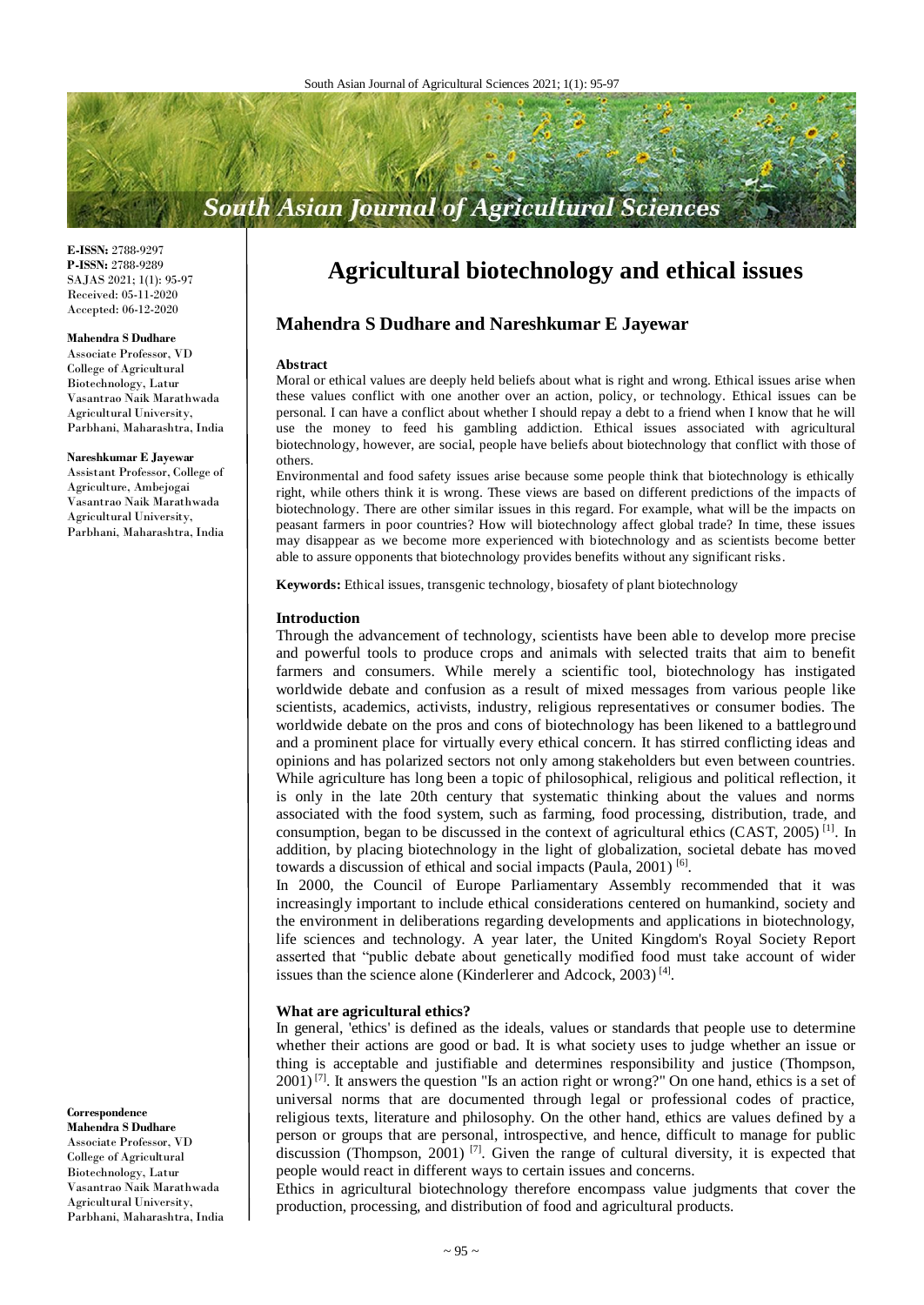The Food and Agriculture Organization of the United Nations asserts that ethical values determine its reason for being -these being the values for food, enhanced well-being, human health, natural resources, and nature (FAO, 2001)<sup>[2]</sup>. CAST  $(2005)^{[1]}$  notes that ultimately the goal of agricultural ethics is to "discover or develop clear, noncontradictory, comprehensive, and universal standards for judging right and wrong actions and policies."

## **What are some ethical issues raised about agricultural biotechnology?**

Many of the ethical issues that form part of the biotechnology debate can apply also to food and agricultural systems in general. Accepting the need to understand and tolerate societal norms or beliefs, many statements of concern are often general and broad with little explanation about what makes them disagreeable or wrong. The following are examples of issues more clearly articulated by Kinderlerer and Adcock  $(2003)$ <sup>[4]</sup>; CAST  $(2005)$ <sup>[1]</sup>; the Food and Agriculture Organization of the United Nations  $(2001)^{[2]}$ , and Thompson  $(2001)^{[7]}$ .

## **"Playing God"**

Genetic modification is said to involve human intervention into creation and hence, is an unnatural act. Often viewed as a religious question, it avers that the technology is "so intrusive to life processes that they amount to a form of disrespect for humanity's proper relationship to nature, a form of playing God" (Comstock cited by CAST, 2005)<sup>[1]</sup>. Some religions ascribe a particular "essence" to each living organism and hence, connect the concept of gene with the idea of essence. Others believe that biotechnology disrupts natural order and violates the limits of what humans are ethically permitted to do. Alternatively, there is the view that science and progress are good things and are God-given faculties to help mankind support life and better manage the environment.

## **Religion and Agricultural Biotechnology**

The religious sector, notably the Roman Catholic Church and the Muslim faith, have voice their views on biotechnology. To the Muslims, biotechnorogy is discussed from a religious perspective when it entails a discourse on food. The general criterion for any food to be consumed by Muslims are known as *halalan tayyiban* that means "permissible from the *shariah* perspective *(hala/)* and of good quality *(tayyib)".* In the case of GM food, as long as it meets these two criteria, then it may be consumed by Muslims.

Using the *halal* citerion, GM food that contains DNA from prohibited animals that cannot be consumed by Muslims, cannot be eaten by Muslims. In Malaysia, there is a *fatwa*  (religious decree) that states that GM foods with DNA from pigs are *haram* (not permissible) for Muslims to eat. To date, only this *fatwahas* been issued (MABIC, 2004)<sup>[5]</sup>.

The Jubilee of the Agricultural World Address of John Paul 11 in 2000 mentioned that in agricultural production or in the case of biotechnology, it must not be evaluated solely on the basis of immediate economic interest but through rigorous scientific and ethical examination. (Vatican, 2000) [8] . By October 2004, the Pontifical Council for Justice and Peace released the Compendium of the Social Doctrine of the Church, which is an "overview of the fundamental framework of the doctrinal corpus of Catholic social

teaching." Biotechnology is mentioned as having powerful social, economic, and political impact but that it should be used with prudence, objectivity, and responsibly (Vatican,  $2004)$ <sup>[8]</sup>.

## **General Welfare and Sustainability**

A central issue is whether the technology considers of the greatest good together with the concept of sustainability. While a technology can provide more food it should not be to the detriment of the environment or to human health or disrupt traditional behavioral systems. In like manner, it is an ethical issue if food that can provide more and better nutrition is not made available to those who need it most. Hence, not to use a technology that has potential to improve the quality of lives of people is also a moral issue. As an environmental issue, questions raised have to do with concerns regarding environmental protection, sustainable use of biodiversity, economic growth and social equity.

## **Distribution of Benefits and Burdens**

A concern particularly in developing countries is the concept of just distribution. Questions have to do with whether the products produced by the technology will be able to provide for those who really need it and whether it will generate wealth for the society as a whole. A technology's ability to increase or decrease the gap between the rich and poor renders it an ethical issue. This includes allegations that products derived from modern biotechnology are being introduced by private companies that have an obligation to make profits. Also, whether a technology, while able to increase technical employment might eliminate subsistence labor as a result of replacing cultural operations. Other concerns include exploitation or control over genetic resources, consumers' choice and rights, and use of genetically modified animals.

## **How do we deal with ethical issues?**

FAO  $(2001)$ <sup>[2]</sup> recognizes that there is no single set of ethical principles sufficient for building a more equitable and ethical food and agricultural system. However, it recommends the following actions that individuals, states, corporations and voluntary organizations in the international community can take:

- Creating the mechanisms to balance interests and resolve conflicts
- Supporting and encouraging broad stakeholder participation in policies, programs, and projects
- Encouraging individuals, communities and nations to engage in dialogue, and ultimately, to do what is ethical
- Developing and disseminating widely the information and analyses necessary to make wise and ethical decisions
- Ensuring that decision-making procedures in international food and agriculture policy are well understood and transparent
- Fostering the use of science and technology in support of a more just and equitable food and agriculture system
- Ensuring that programs, policies, standards and decisions always take ethical considerations into account so as to lead to enhanced wellbeing environmental protection and improved health